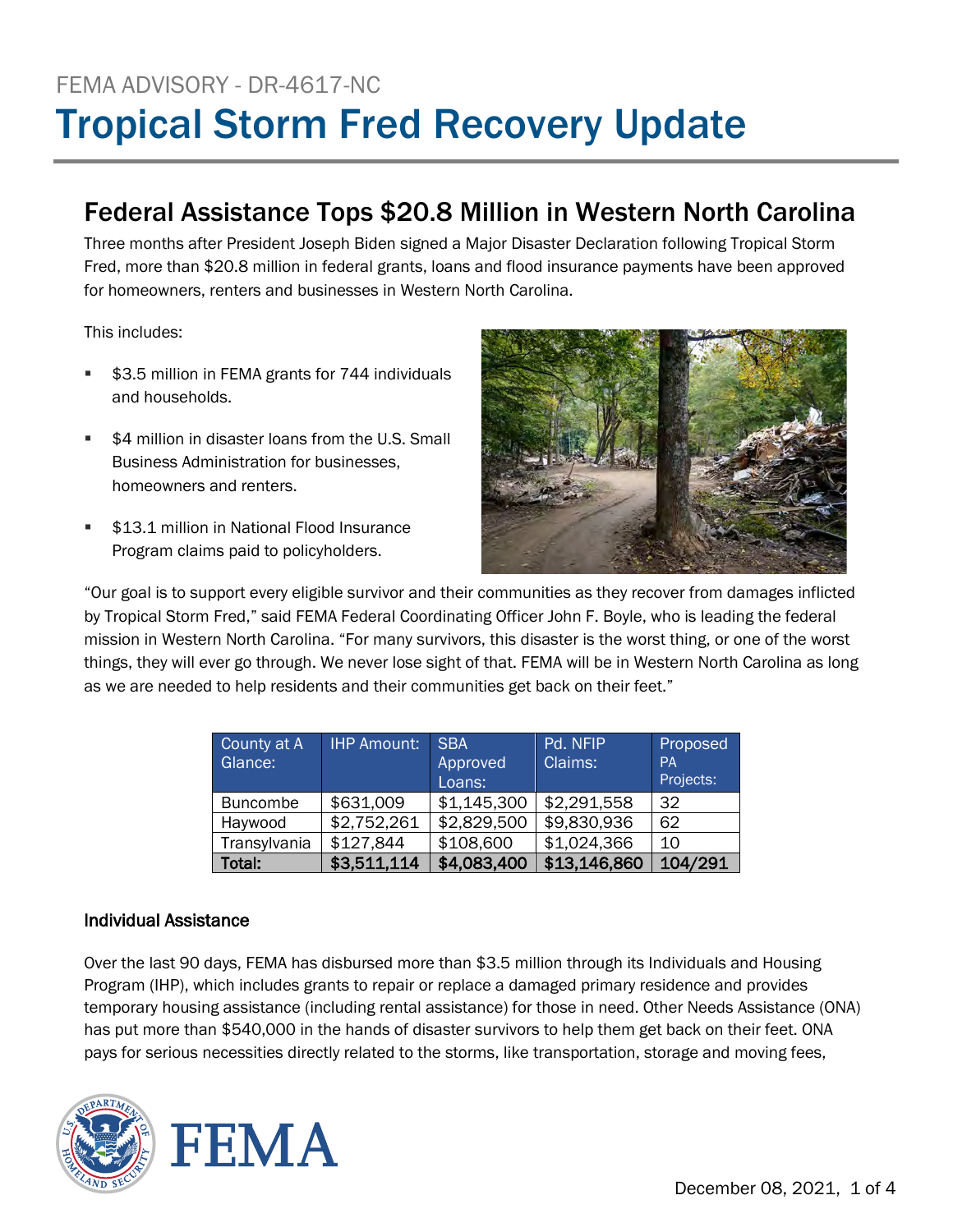childcare, miscellaneous expenses and funeral costs. IHP grants are intended to meet basic needs and supplement disaster recovery efforts. IHP is not intended to return disaster-damaged property to its pre-disaster condition and only a survivor's primary residence is eligible for assistance.

The deadline to apply for FEMA's Individual Assistance has passed. However, survivors who were unable to register before the Nov. 8 deadline and who can provide justification for late registration may contact FEMA and request consideration to apply if they do so within the next few weeks.

## Public Assistance

As the recovery mission intensifies, FEMA's Public Assistance (PA) program is expected to invest millions to restore and replace critical community infrastructure throughout Ashe, Avery, Buncombe, Graham, Haywood, Jackson, Madison, Mitchell, Transylvania, Yancey and Watauga counties. This requires working closely with the PA process.

To date, FEMA has obligated nearly \$1,035,000 in PA grants, and leadership continues to review 291 proposed projects for Western North Carolina. Currently, 235 of the 291 proposals are in FEMA's Grants Manager, which is phase two of a four phase process. Eighteen of the projects are being submitted to the Consolidated Resource Center (CRC), which is one of the last steps before a proposal enters phase three. The next PA deadline falls on March 8, 2022, when all Emergency Work is expected to be complete. Permanent PA projects have a completion goal of March 8, 2023, which is 18 months after the declaration date.

## National Flood Insurance Program (NFIP)

Before Tropical Storm Fred ever hit Western North Carolina, hundreds of local residents purchased flood protection through the National Flood Insurance Program. Of those, 213 policyholders have filed claims in the wake of the Western North Carolina storms; NFIP payments now total more than \$13.1 million.

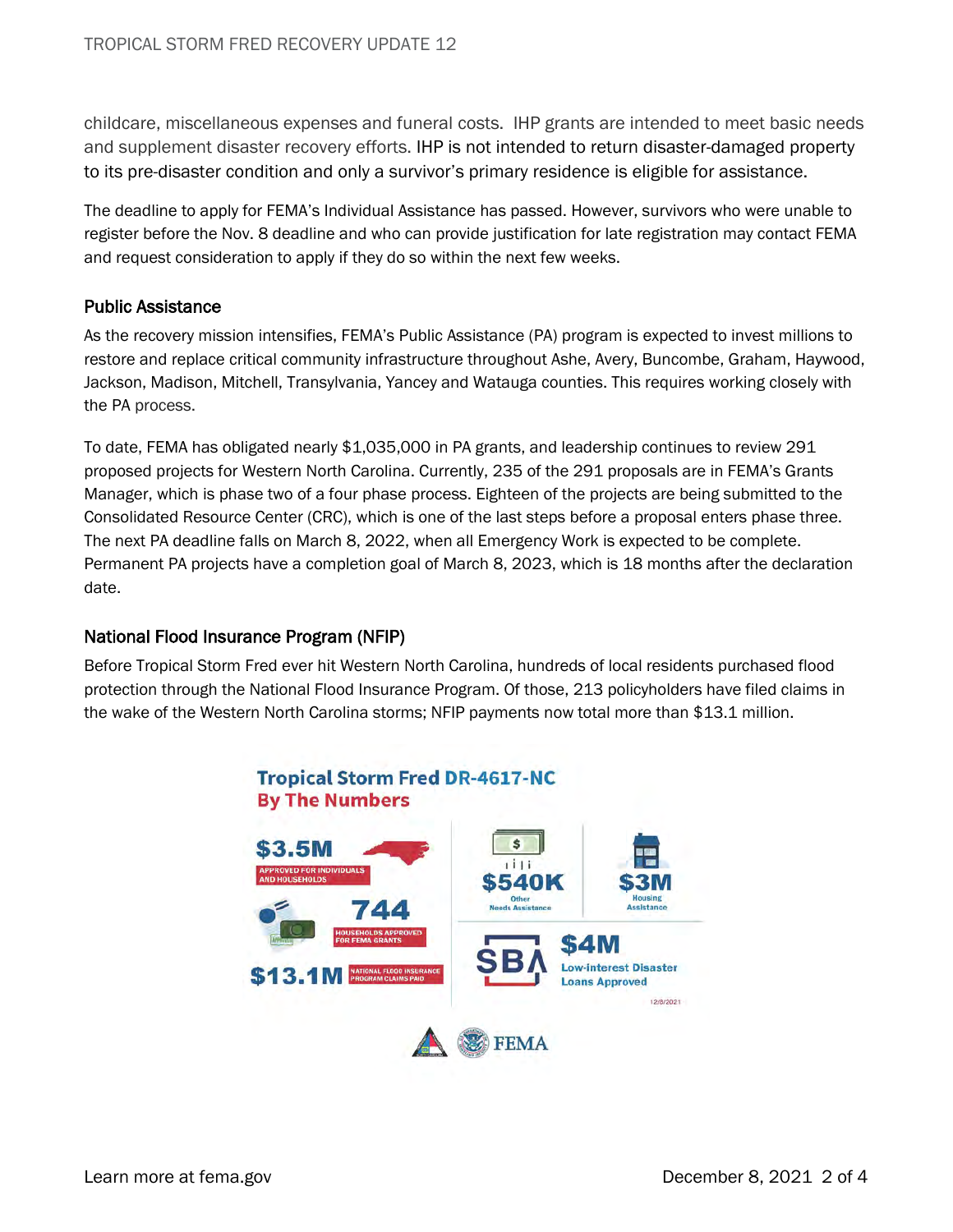## FEMA Assistance for Furnaces, Water Heaters, Wells and Septic Systems

As colder weather nears, residents of Western North Carolina may be using their furnace or water heater for the first time since Tropical Storm Fred ripped through the area in August. Others may have noticed additional damage to wells and septic systems caused by the storm. If you're in this dilemma, consider contacting FEMA to find out if you are eligible for reimbursement to repair or replace these utilities.

To be considered, residents must have registered with FEMA by the Nov. 8 deadline. Next, file an appeal and provide estimates or receipts from a licensed contractor documenting your repair. There's a short window to submit your paperwork. You have 60 days from the date noted on your determination letter, which means many survivors have 30 days or less to appeal. Survivors who were unable to register before the Nov. 8 deadline and who can provide justification for late registration may contact FEMA and request consideration to file an application now.

FEMA may also provide reimbursement for mitigation measures to keep furnaces and water heaters safe, sanitary and functional in the future. These measures are limited to components that were damaged by the disaster and functioning before it occurred.

Mitigation measures include elevating a furnace or water heater above the floor to help reduce the likelihood of future flood damage. FEMA recommends elevating a furnace or water heater on a framed platform. For more information on techniques for elevating a furnace or water heater, refer to chapter nine in **FEMA's** [Homeowner's Guide to Retrofitting 3rd Edition](https://www.fema.gov/sites/default/files/2020-08/FEMA_P-312.pdf)  [\(2014\).](https://www.fema.gov/sites/default/files/2020-08/FEMA_P-312.pdf)

Before elevating a furnace or water heater, homeowners should check with their local utility company and become familiar with building codes to determine if any requirements might limit elevation.



Those who have questions about possible reimbursement for repairs or filing an appeal can call the FEMA Helpline at 800-621-3362 or (TTY) 800-462-7585

FEMA continues to coordinate with the State of North Carolina on reimbursement for emergency services, debris removal, repair or replacement of damaged public infrastructure and funding to mitigate against losses from future storms.